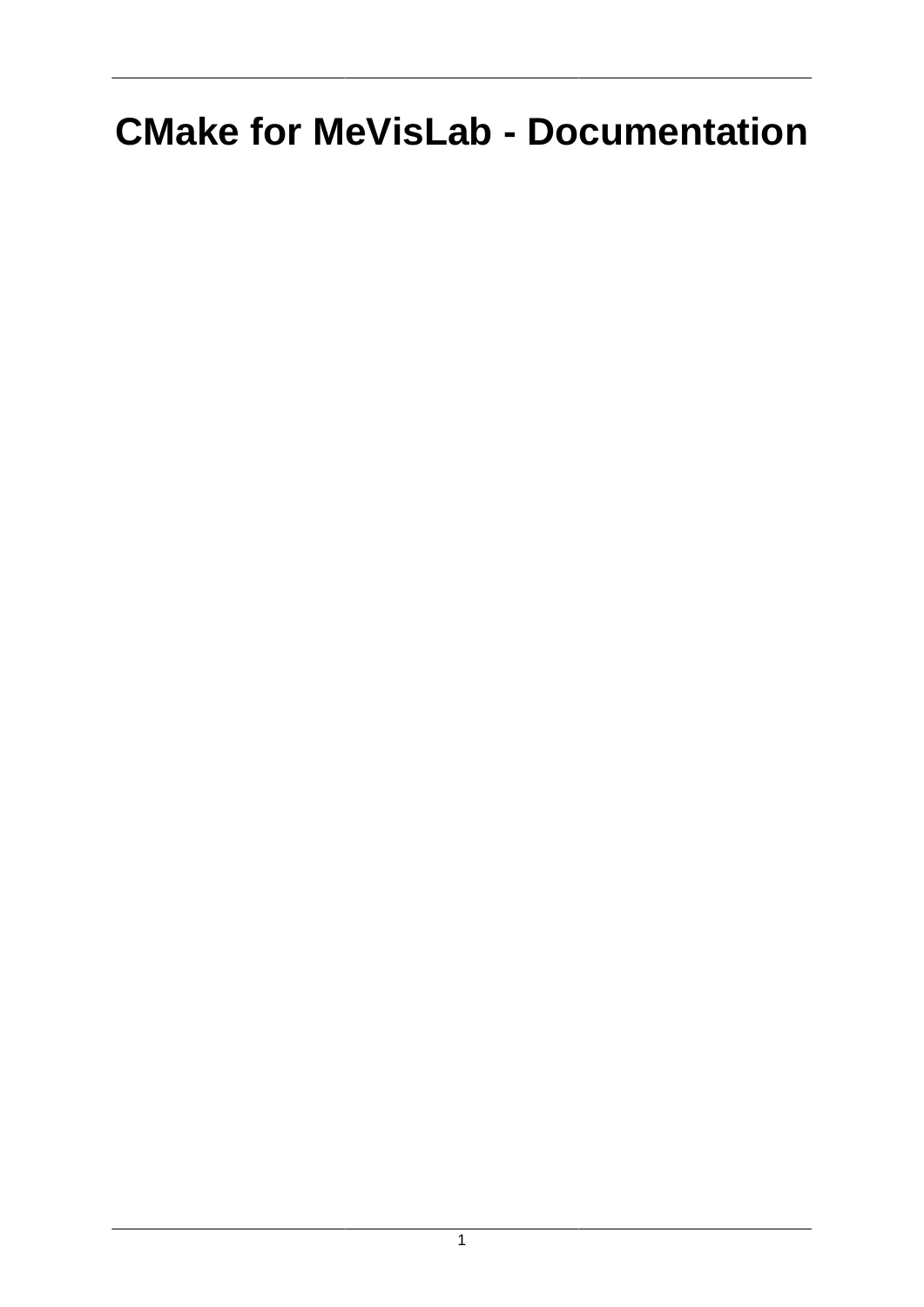#### **CMake for MeVisLab - Documentation**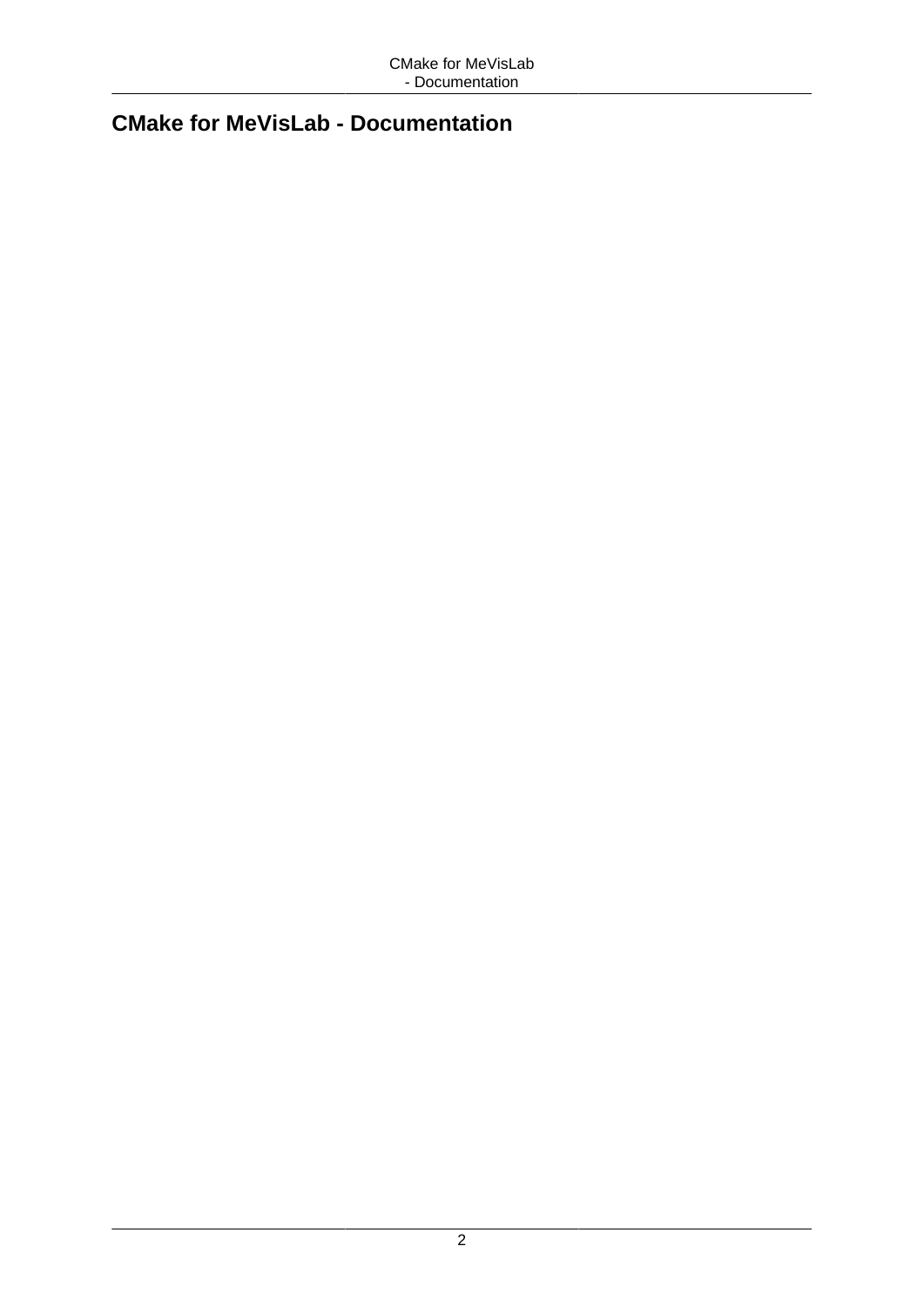# **Chapter 1. CMake and MeVisLab**

# **1.1. Introduction to CMake**

CMake is an open-source, cross-platform family of tools designed to build, test and package software. CMake files are widely supported by many development environments.

MeVisLab makes use of CMake files for building source code since version 3.5. Previous versions used the qmake build file translator by Qt, that translated .pro and .pri files into the platform specific build projects. A converter tool that translates .pro files into CMake files reasonably well is available in MeVisLab.

For the general documentation for CMake visit the CMake reference at [cmake.org.](https://cmake.org/cmake/help/latest/)

CMake is not delivered with the MeVisLab SDK. It needs to be installed by the user if she or he wants to build their own modules. Several IDEs automatically install a version of CMake.

# **1.2. Syntax in CMake files**

A description of the syntax in CMake can be found in the [CMake Tutorial](https://cmake.org/cmake/help/latest/guide/tutorial/index.html). A glance at the available commands in the [command reference](https://cmake.org/cmake/help/latest/manual/cmake-commands.7.html) and at [generator expressions](https://cmake.org/cmake/help/latest/manual/cmake-generator-expressions.7.html) might also be helpful.

MeVisLab comes with some useful CMake functions that handle some repeated or error-prone tasks. They are listed later in this document.

In a later chapter there are also some hints what to do when old .pro files shall be manually migrated to CMake files or how to fix some of the things the automatic converter does not get right.

## **1.3. CMake Files in MeVisLab**

CMake based projects generally contain a file CMakeLists.txt at root level that describes the steps to build, test, and install a project.

In MeVisLab, there are some special CMake functions that handle scenarios that are specific to MeVisLab and its package structure.

Side note: CMakeLists.txt can also include the CMakeLists.txt of sub-directories with the command add\_subdirectory().

A typical example (MLModuleWrapperExample/CMakeLists.txt):

```
cmake_minimum_required(VERSION 3.20)
project(MLModuleWrapperExample)
find_package(MeVisLab COMPONENTS ML MLABBase Network HINTS "$ENV{MLAB_ROOT}" REQUIRED)
set(CMAKE_AUTOMOC TRUE)
find_package(Qt5 COMPONENTS Core Gui REQUIRED)
add_library(MLModuleWrapperExample "")
add_library(MeVisLab::MLModuleWrapperExample ALIAS MLModuleWrapperExample)
generate_export_header(MLModuleWrapperExample)
target_sources(MLModuleWrapperExample PRIVATE
    mlModuleWrapperExample.cpp
    mlModuleWrapperExample.h
```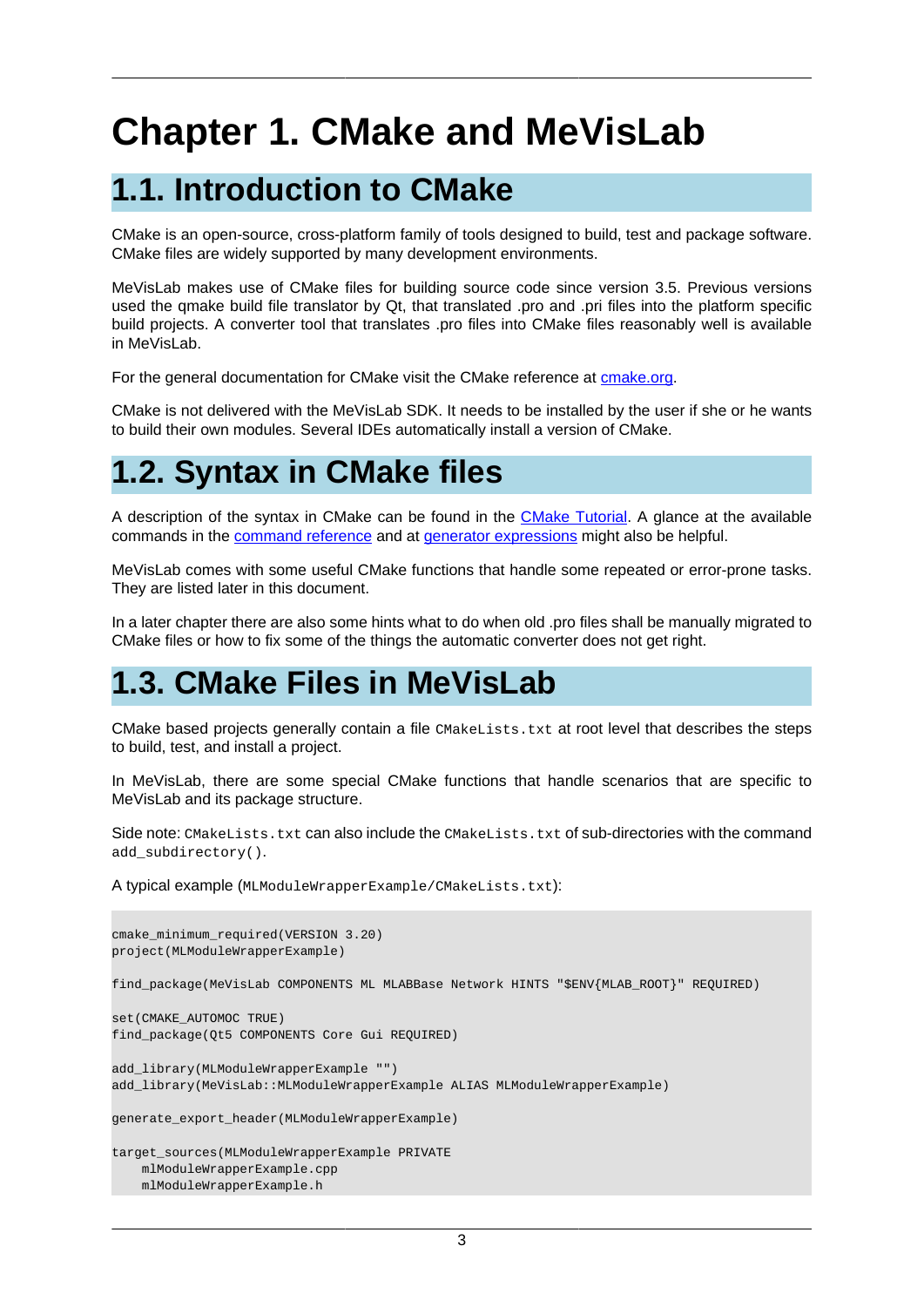```
 MLModuleWrapperExampleInit.cpp
     MLModuleWrapperExampleInit.h
)
target_compile_definitions(MLModuleWrapperExample PRIVATE MEVIS_TARGET=MLModuleWrapperExample)
target_link_libraries(MLModuleWrapperExample
 PUBLIC
    Qt5::Core
     Qt5::Gui
     MeVisLab::ML
     MeVisLab::Network
     MeVisLab::MLABBase
)
mlab_install(MLModuleWrapperExample NS MeVisLab)
```
Here is a short explanation of the individual statements:

cmake\_minimum\_required(VERSION 3.20)

This tells CMake which CMake version is required at minimum. This is important, because it also activates/deactivates some features in the CMake language, depending on the given version. MeVisLab currently requires 3.20.

project(MLModuleWrapperExample)

This sets the name of this project. However, this is the simplest form. It is recommended to specify at least the VERSION.

```
find_package(MeVisLab COMPONENTS ML MLABBase Network HINTS "$ENV{MLAB_ROOT}" REQUIRED)
```
This command tells CMake that the project links against parts of MeVisLab. The actual 'parts' are listed after the COMPONENTS option.

The HINTS option tells CMake where to find the central MeVisLab cmake file, which resolves the linked libraries and adds the required additional CMake functions. In this case it tells CMake to search relative to the MLAB\_ROOT environment variable, which should point to the Packages directory of your MeVisLab SDK installation directory. (This should automatically be set by the SDK installer.)



#### **Note**

[find\\_package\(MeVisLab\)](#page-6-0) not only finds MeVisLab, it also loads additional functions and configures various CMake settings. It is important to execute this call as early as possible in the project, especially before other find\_package calls are made or custom CMake settings are applied.

set(CMAKE\_AUTOMOC TRUE)

This is a project that builds against the Qt toolkit. Setting the variable CMAKE\_AUTOMOC to TRUE tells CMake that the Qt moc tool should automatically be applied to all relevant source files.

find\_package(Qt5 COMPONENTS Core Gui REQUIRED)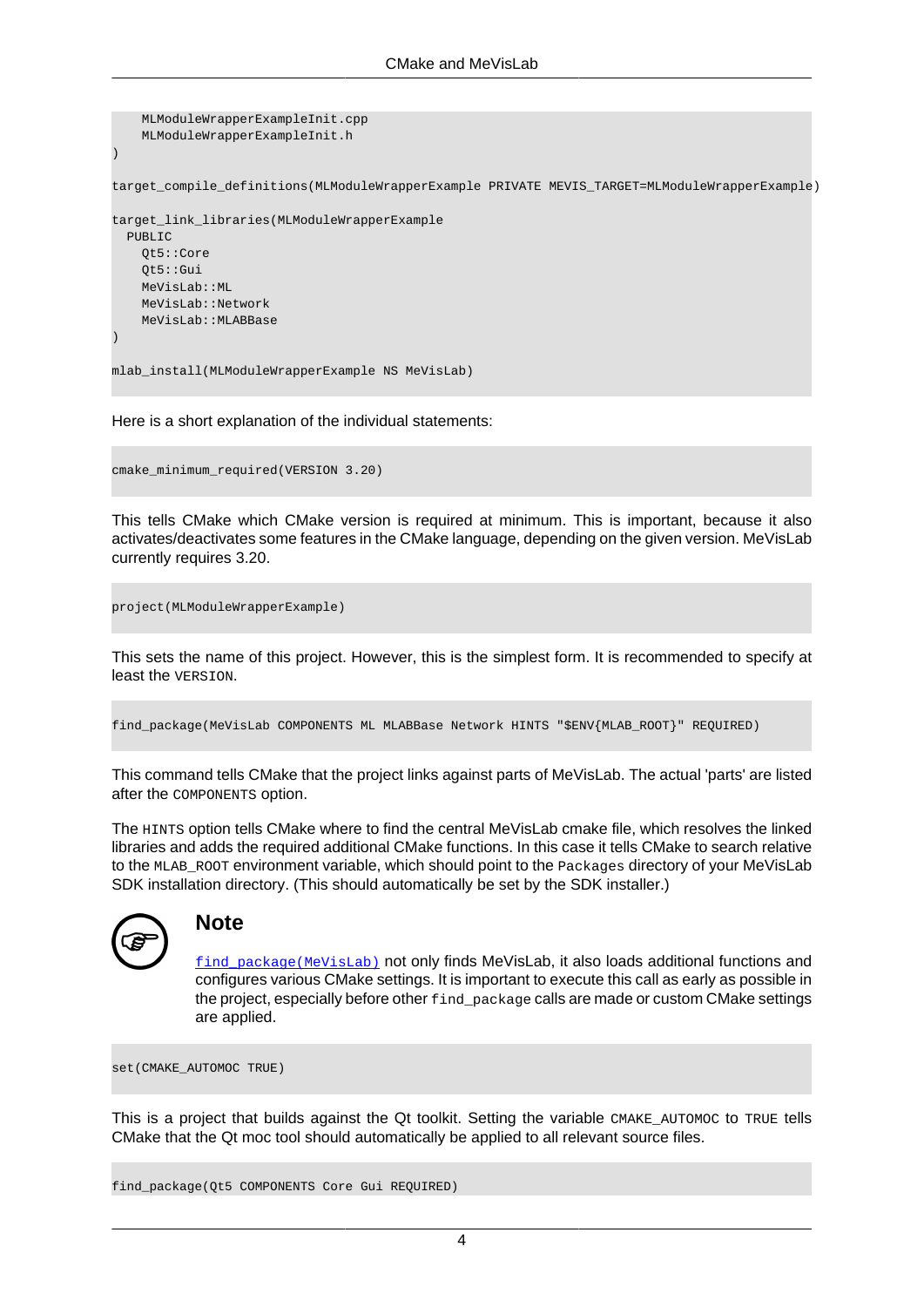This tells CMake to look for Qt5 in the third-party libraries, and the necessary components. Note that this should always come after find\_package(MeVisLab), as this sets some CMake search paths; otherwise another Qt installed on your system might be found.

There should be a find\_package() statement for every required third-party dependency.

```
add_library(MLModuleWrapperExample "")
add_library(MeVisLab::MLModuleWrapperExample ALIAS MLModuleWrapperExample)
```
This tells CMake to add a library target called MLModuleWrapperExample.

It is good practice to add the target under a vendor-specific namespace, which is done with the second add library. A different namespace than MeVisLab shall be used for own projects to avoid name conflicts. Always link to projects with their namespace name.

```
generate_export_header(MLModuleWrapperExample)
```
It generates and uses a header file that contains platform and compiler specific EXPORT macros.

```
target_sources(MLModuleWrapperExample PRIVATE
   mlModuleWrapperExample.cpp
    mlModuleWrapperExample.h
    MLModuleWrapperExampleInit.cpp
    MLModuleWrapperExampleInit.h
)
```
This lists the source files that should be compiled. Note that these files should usually be defined as PRIVATE.

```
target_compile_definitions(MLModuleWrapperExample PRIVATE MEVIS_TARGET=MLModuleWrapperExample)
```
Set the MEVIS TARGET compile definition to be used for the compile process.

```
target_link_libraries(MLModuleWrapperExample
  PUBLIC
    Qt5::Core
    Qt5::Gui
    MeVisLab::ML
    MeVisLab::Network
    MeVisLab::MLABBase
\,
```
These are the targets this project links against. Some belong to Qt, some belong to MeVisLab itself. Note that since the dependencies are public, they are also made part of the link interface and would be automatically available to projects linking this target.

mlab\_install(MLModuleWrapperExample NS MeVisLab)

Generates MeVisLab specific install rules for this project.

One should use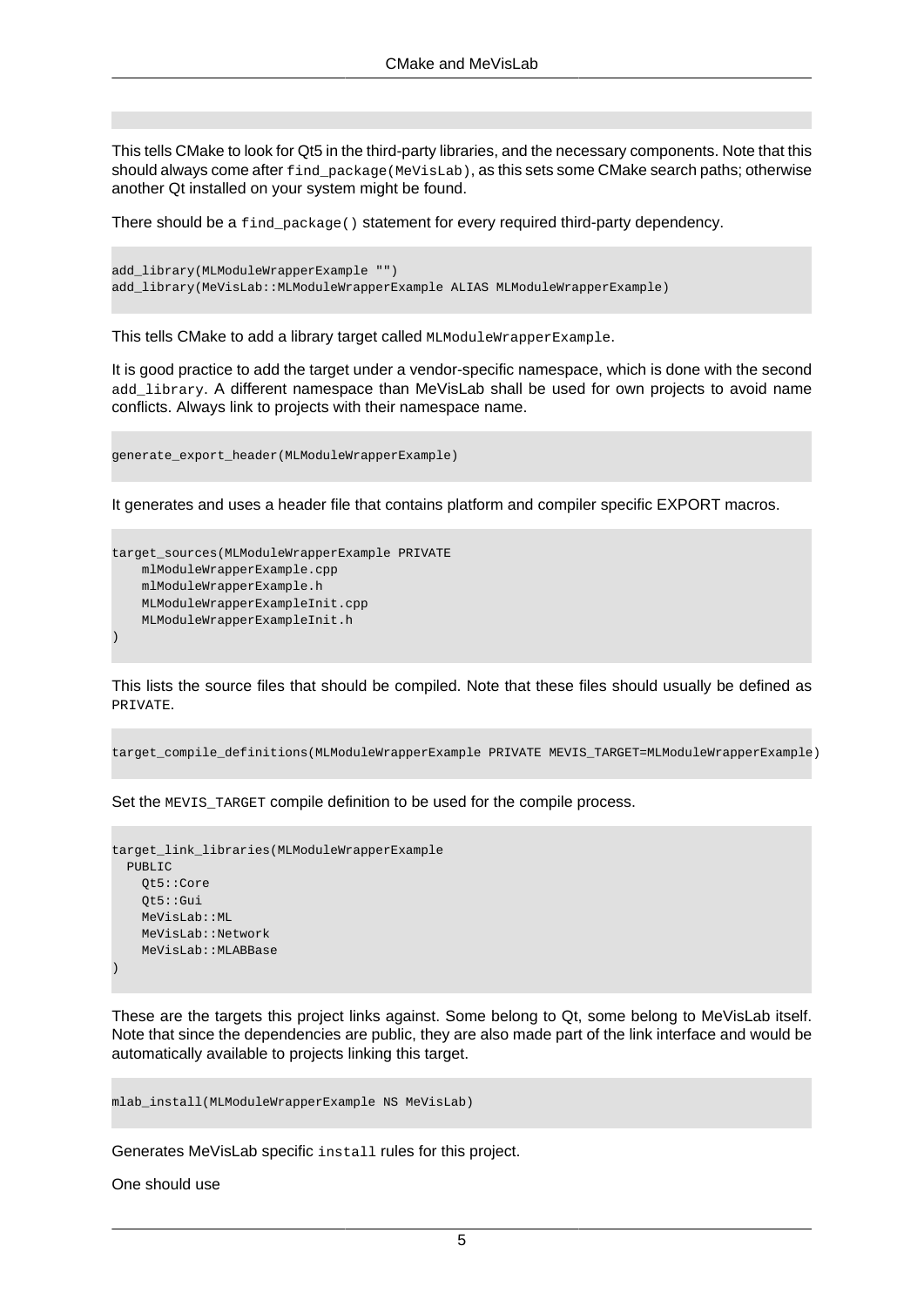mlab\_install(MyProject NS MyNamespace)

for custom projects, that is, use a different namespace than MeVisLab to avoid name conflicts (it should correspond to the namespace in the second add\_library statement). And if other projects should be able to link against this project, use these statements instead:

mlab\_install(MyProject NS MyNamespace EXPORT) mlab\_install\_headers(MyProject)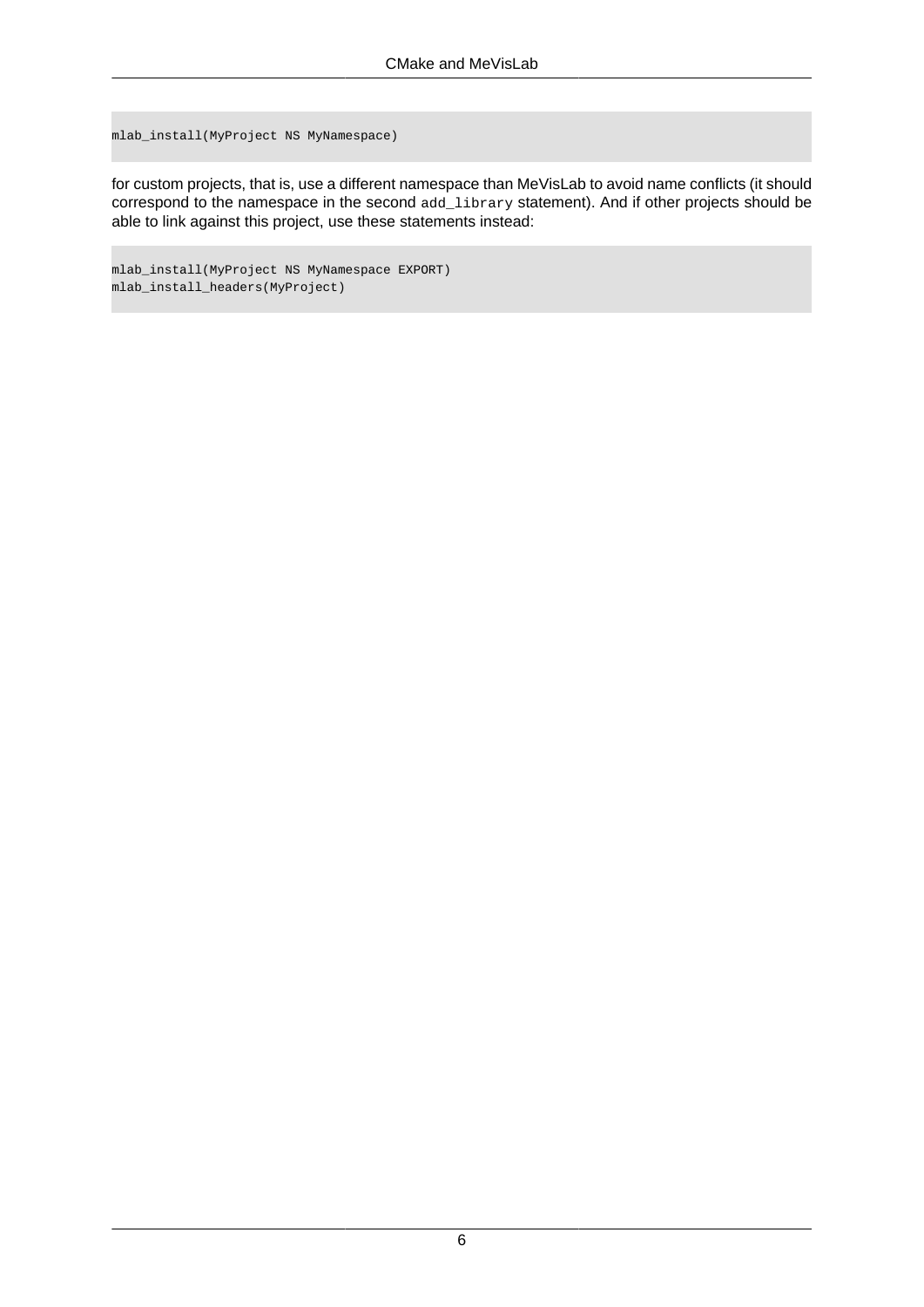# **Chapter 2. CMake for MeVisLab Reference**

### **2.1. Custom commands**

#### <span id="page-6-0"></span>**2.1.1. find\_package(MeVisLab)**

find\_package(MeVisLab COMPONENTS ... HINTS "\$ENV{MLAB\_ROOT}" REQUIRED)

This should be one of the first statements in every CMakeLists.txt project (after cmake\_minimum\_required() and project()).

This will provide some MeVisLab specific functions and change various CMake settings. It will also set up the target directories for the custom package (by calling mlab setup current package). Set the CMake variable MLAB\_AUTOMATIC\_PACKAGE\_SETUP to OFF first if this needs to be used outside of a MeVisLab package

Example:

find\_package(MeVisLab COMPONENTS ML HINTS "\$ENV{MLAB\_ROOT}" REQUIRED)

### **2.1.2. mlab\_add\_executable**

```
mlab_add_executable(<target>)
```
It is a special command to create an executable target and put it into the bin directory of the MeVisLab package.

Example:

```
mlab_add_executable(MyTarget)
```
#### **2.1.3. mlab\_add\_test**

mlab\_add\_test(<target> [RUN\_SERIAL] [GUI] [EXECUTE\_TEST <ON/OFF>])

Defines that the target is an executable that will be compiled to  $\text{coderests/bin}$  (where it is found by the TestCenter too) and executed as a unit test. Sources should be added with the target\_sources() command.

Execution of the test can be suspended with the option EXECUTE TEST OFF.

The option RUN\_SERIAL enforces that this test is not run in parallel with other tests.

The option GUI makes this test an executable with a graphical user interface (this usually does not make sense for a unit test).

Example:

```
mlab_add_test(MyTarget)
```
#### <span id="page-6-1"></span>**2.1.4. mlab\_install**

mlab\_install(<target> NS <namespace>] [EXPORT] [CONFIGURATIONS <config1>...])

This command installs the target in the correct package specific directory. It also generates .mldepends files — if appropriate — that aid the installer generation. It also makes sure that the necessary CMake files are generated in the package's cmake directory.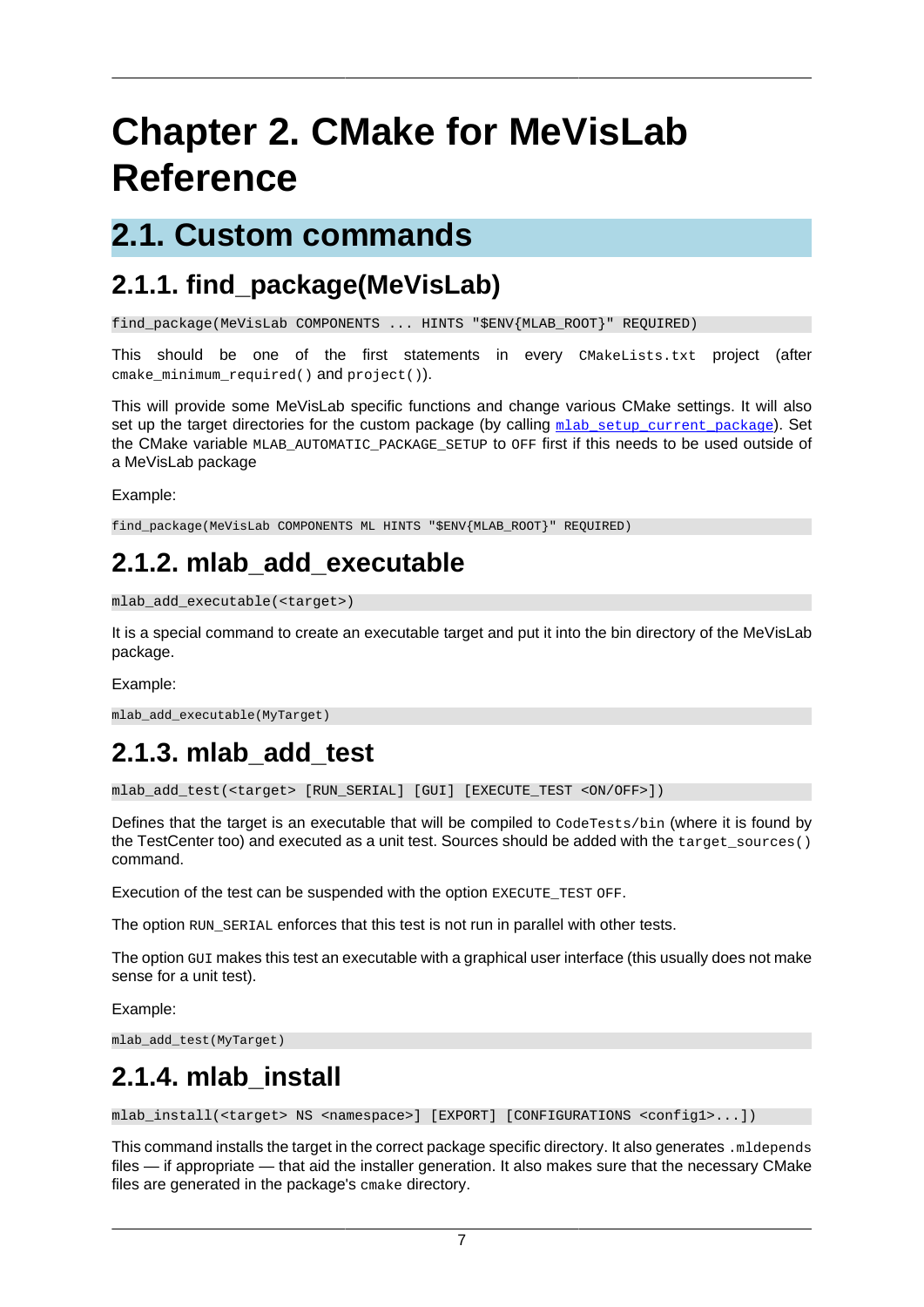With EXPORT one specifies that other libraries can link against this library. One would usually also call mlab install headers in this case.

If the environment or CMake variable MLAB\_AUTOMATIC\_POSTBUILD\_COPY is true, then this function will also make sure that the resulting libraries and CMake files are directly copyied to the lib and cmake directories of the source package after building. This way the install step can be avoided, which improves on the build-and-debug cycle. However, the CMake installation phase is not executed and therefore no corresponding settings are applied.

Example:

mlab\_install(MyLibrary NS MyNamespace EXPORT)

### **2.1.5. mlab\_install\_directory**

```
mlab_install_directory(<sub_directory> [<install_arg1>...])
```
If a directory isn't covered by  $m$ lab install package (or there is the need to do it all manually), then it can be installed separately with this command. The corresponding target directory is determined automatically.

If one wants to set separate arguments for the generated install statement (like EXCLUDE) one can give it as additional arguments. USE\_SOURCE\_PERMISSIONS is set in any case, though.

Example:

```
mlab_install_directory(Sources)
```
## **2.1.6. mlab\_install\_file**

```
mlab_install_file(<filename> [<install_arg1>...])
```
Same as mlab install directory for a single file.

Example:

```
mlab_install_file(Description.txt)
```
#### **2.1.7. mlab\_install\_headers**

```
mlab_install_headers(<target>)
```
Installs the necessary header files for an exported target (with  $mlab_install(... EXPORT))$  $mlab_install(... EXPORT))$ ). This function will detect dedicated include directories like include/Include and set the exported include directory for the installed library accordingly.

Note that this function uses a very simple heuristic by just copying certain file extensions  $(*.h$  and \*.hpp) from certain directories (".", include, Include and src). CMake properties on targets, files or directories are not taken into account. Also almost no corresponding files from the **[BINARY\\_DIR](https://cmake.org/cmake/help/latest/prop_tgt/BINARY_DIR.html)** directory are copied either, except for a header generated by **generate** export header that uses the standard naming conventions.

Example:

<span id="page-7-0"></span>mlab\_install\_headers(MyLibrary)

### **2.1.8. mlab\_install\_package**

mlab\_install\_package([GLOB\_PROJECTS] [WITH\_TESTCASES])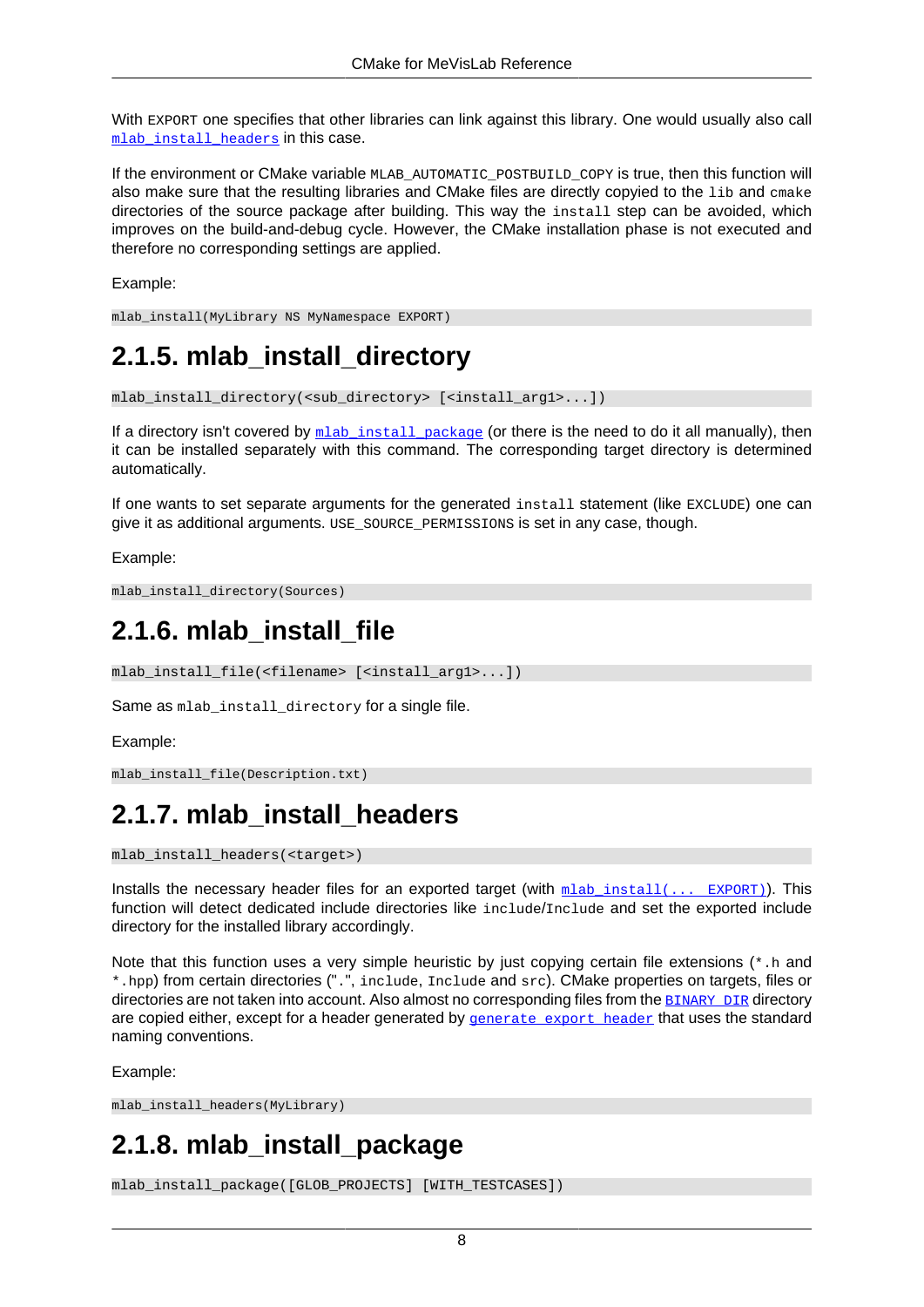This command goes into the CMakeLists.txt alongside your Package.def file. It generates [install](https://cmake.org/cmake/help/latest/command/install.html) statements for all the source directories that are typically needed for a package (like Modules, Documentation/Publish, etc.), so that one can install the source package into a separate directory, without polluting the source directory with the compiled libraries as it is common practice when using CMake.

The GLOB\_PROJECTS option tells this command to automatically install all Modules sub-directories that it finds in the Projects directory of the current package.

With WITH TESTCASES, also the TestCases directory is installed. Together with GLOB PROJECTS, this also finds TestCases sub-directories in the Projects directory.

Example:

mlab\_install\_package(GLOB\_PROJECTS)

### <span id="page-8-0"></span>**2.1.9. mlab\_setup\_current\_package**

mlab\_setup\_current\_package([<source\_dir>])

Sets the output directories for the current (or given) directory. It is recommended to use this command in the CMakeLists.txt file alongside the Package.def file. It also sets the variables MEVISLAB\_PACKAGE\_ROOT (pointing to the directory of the Package.def), MEVISLAB\_PACKAGE\_GROUP (the package group name as found in the Package.def), and MEVISLAB\_PACKAGE\_NAME (the package name as found in the Package.def).

If the files spackage\_group>\_Settings.cmake and/or <package\_group>\_<package\_name>\_Settings.cmake are found anywhere in the CMake module search path, then they will be also included at this point. (Note: The cmake directory of any package is automatically added to the CMake module search path.) This allows to set package specific compiler settings in a central place.

If mlab\_setup\_current\_package() has already been called successfully in a directory above the current CMakeLists.txt, this function will do nothing (it looks for MEVISLAB\_PACKAGE\_ROOT).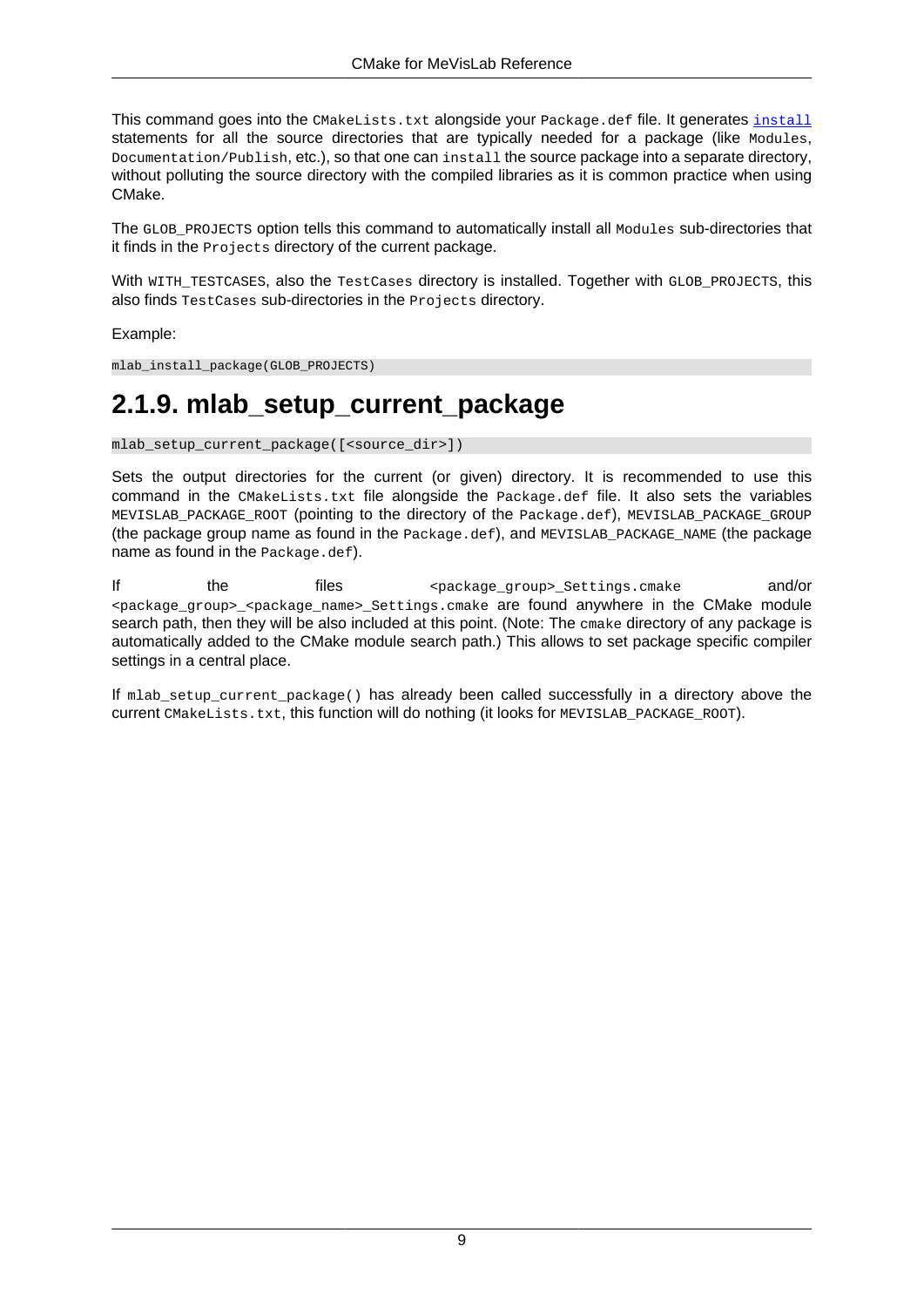# **Chapter 3. Migrating from .pro files to CMake files**

# **3.1. Things one should know**

There are a few pitfalls that one should be aware of when migrating from  $\lrcorner_{\rm pro}$  files to CMake files, even when using the .pro file converter in MeVisLab.

#### **3.1.1. How to use the .pro file converter**

MeVisLab has an interactive tool for converting .pro files into CMake files. This is accessible through the MeVisLab main menu, select **Scripting** → **Migration** → **Convert Pro Files to CMake...**

This is how it looks like (with a package from the Public SDK converted):

#### **Figure 3.1. The convertProFileToCMake user script**

| <sup>6</sup> Panel convertProFileToCMake<br>D:/usiems/svn/git/conan/FMEwork/Release<br>Directory: |         |                                                                                                             |                                   | <b>Brows</b>                      |  |
|---------------------------------------------------------------------------------------------------|---------|-------------------------------------------------------------------------------------------------------------|-----------------------------------|-----------------------------------|--|
| Result: Root= D:/usiems/svn/git/conan/FMEwork/Release   Original:                                 |         |                                                                                                             | <b>Generated</b>                  |                                   |  |
| Name<br><b>Frrors</b>                                                                             | 11      | TEMPLATE = lib<br>$\blacktriangle$                                                                          |                                   | <b>Existing</b>                   |  |
| <b>□ Projects</b>                                                                                 | 12      | TARGET = SoFiberVis                                                                                         |                                   | cmake minimum required (VERSION   |  |
| 白 MLDiffusionMRI                                                                                  | 13      |                                                                                                             |                                   |                                   |  |
| 白 Sources                                                                                         | 14      | $CONFIG += d11$                                                                                             |                                   | project (SoFiberVis)              |  |
| <b>DTICalculator</b>                                                                              | 15      | include (dependencies.pri)                                                                                  |                                   |                                   |  |
| DTICalculator.pro                                                                                 | 16      |                                                                                                             |                                   | find package (MeVisLab COMPONENTS |  |
| $\Box$ MLDTI                                                                                      | 17      | MLAB ENABLE QA RELEVANT WARNINGS = 1                                                                        |                                   | SoShader SoUtils SoVirtualVolume  |  |
| MLDTI.pro                                                                                         | 18      |                                                                                                             | \$ENV{MLAB ROOT} REQUIRED)        |                                   |  |
| <b>E</b> - MLFiberClustering                                                                      | 19      | # Make sure to set CONFIG before the following                                                              |                                   | find package (FME COMPONENTS MLFi |  |
|                                                                                                   |         | line.                                                                                                       |                                   |                                   |  |
| MLFiberClustering.pro                                                                             | 20      | include( \$(MLAB CURRENT PACKAGE DIR)/                                                                      |                                   | add library (SoFiberVis)          |  |
| - MLFiberUtilsExtension                                                                           |         | Configuration/DefaultProjectSetup.pri )                                                                     | add library (FME::SoFiberVis ALIA |                                   |  |
| im mlFiberUtilsExtension.pro                                                                      | 21      |                                                                                                             |                                   |                                   |  |
| <b>E</b> SoFiberVis                                                                               | 22      | DEFINES += SOFIBERVIS EXPORTS                                                                               |                                   | # set target properties (SoFiberV |  |
| $\Box$ Sources                                                                                    | 23      |                                                                                                             |                                   | MEVIS MAINTAINER akoehn) # not    |  |
| SoFiberVis.pro                                                                                    | 24      | HEADERS $+= \n\wedge$                                                                                       |                                   | # MLAB ENABLE QA RELEVANT WARNIN  |  |
| 白· Sources                                                                                        | 25      | SoFiberVis.h \                                                                                              | target sources (SoFiberVis        |                                   |  |
| <b>□ Inventor</b>                                                                                 | 26      | SoFiberVisSystem.h                                                                                          | <b>PRIVATE</b>                    |                                   |  |
| <b>E</b> SoDiffusionMRI                                                                           | 27      |                                                                                                             | SoFiberVis.h                      |                                   |  |
| □ SoDrawFiberSet                                                                                  | 28      | SOURCES $+= \setminus$                                                                                      |                                   | SoFiberVisSystem.h                |  |
| SoDrawFiberSet.pro                                                                                | 29      | SoFiberVis.cpp \                                                                                            | SoFiberVis.cpp                    |                                   |  |
| ⊟⊹MI                                                                                              | 30      | SoFiberVisInit.cpp                                                                                          |                                   | SoFiberVisInit.cpp                |  |
| <b>E</b> -MLDiffusionMRI                                                                          | 31      |                                                                                                             |                                   |                                   |  |
| <b>MLDiffusionHelpers</b>                                                                         | 32      | # Add other files (doxygen configuration and qui                                                            |                                   |                                   |  |
| MLDiffusionHelpers.pro                                                                            |         | definition file)                                                                                            |                                   | target link libraries (SoFiberVis |  |
| <b>MLDTIStable</b>                                                                                | 33      | $\lvert$<br>$\mathbf{F}$                                                                                    | <b>PRIVATE</b>                    |                                   |  |
| MLDTIStable.pro                                                                                   |         |                                                                                                             |                                   |                                   |  |
| MLFiberTrackingStable                                                                             |         |                                                                                                             |                                   |                                   |  |
| MLFiberTrackingStable.pro                                                                         |         | Explore<br>Save                                                                                             |                                   |                                   |  |
| <b>MLFiberTree</b>                                                                                |         |                                                                                                             |                                   |                                   |  |
| MLFiberTree.pro                                                                                   | Errors: |                                                                                                             |                                   |                                   |  |
| <b>E</b> MLFiberUtils                                                                             |         | Line 17: Unhandled variable: MLAB_ENABLE_QA_RELEVANT_WARNINGS                                               |                                   |                                   |  |
| MLFiberUtils.pro                                                                                  |         |                                                                                                             |                                   |                                   |  |
| □ MLOctree                                                                                        |         |                                                                                                             |                                   |                                   |  |
| MLOctree.pro                                                                                      |         |                                                                                                             |                                   |                                   |  |
| E MLStochasticCollocation                                                                         |         |                                                                                                             |                                   |                                   |  |
| MLStochasticCollocation.pro                                                                       |         |                                                                                                             |                                   |                                   |  |
|                                                                                                   |         |                                                                                                             |                                   |                                   |  |
|                                                                                                   | ٠       |                                                                                                             |                                   |                                   |  |
|                                                                                                   |         | You can step through the converted list with the arrow keys (if it has the focus)                           |                                   |                                   |  |
| Save All                                                                                          |         | and store the generated code for the selected item with Ctrl+S if you don't want<br>to save it all at once. |                                   |                                   |  |
|                                                                                                   |         |                                                                                                             |                                   |                                   |  |

Select in the upper bar the directory of the .pro files that should (recursively) be converted with the **Browse...** button. The directory is persistent, so there is no need to re-enter the directory for another try.

The **Options...** button opens a small dialog where one can define which packages should get which CMake namespace. A sample definition could look like this: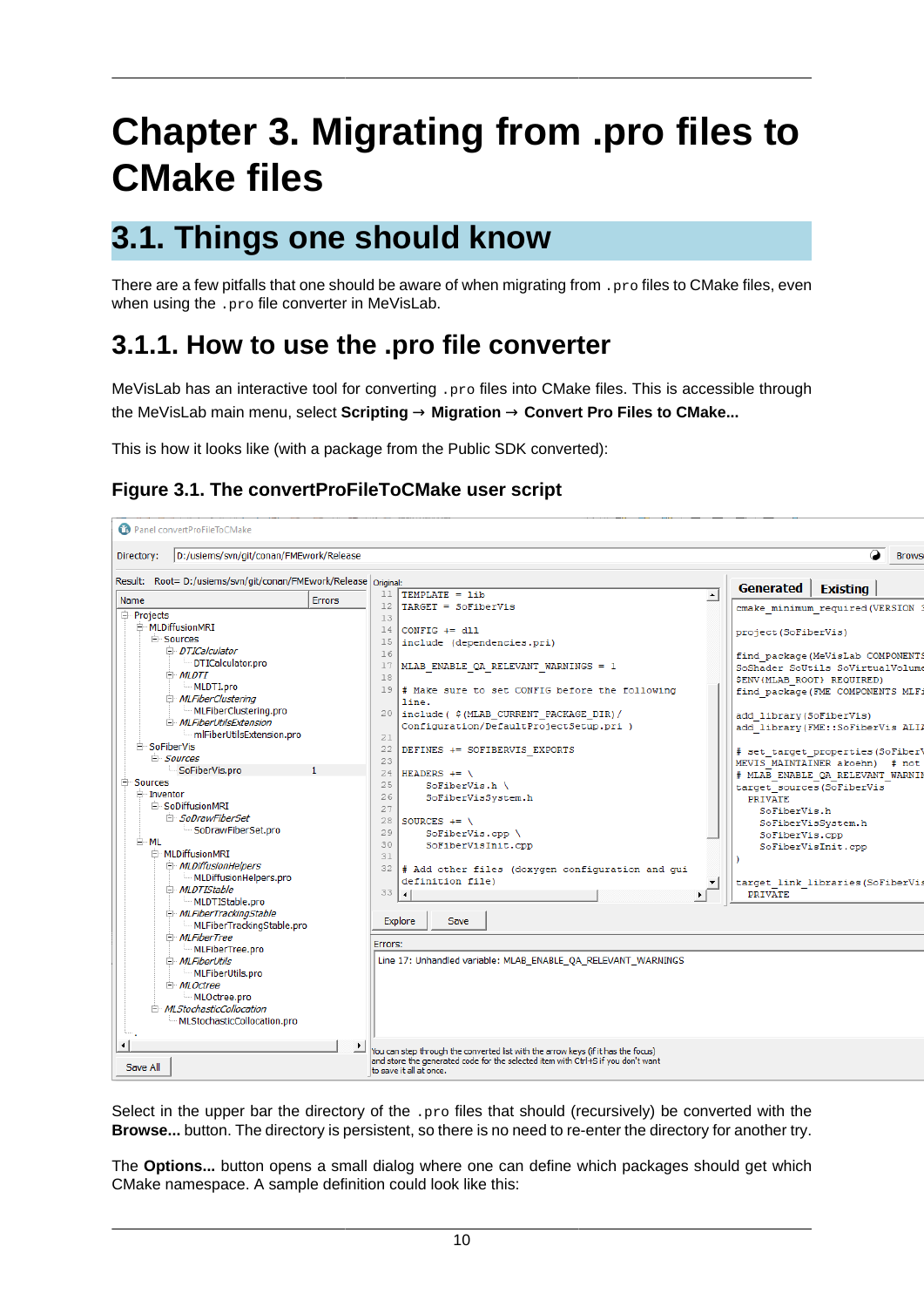MyPackageGroup/\*=MyNamespace MyPackageGroup/MySpecialPackage=MySpecialNamespace

This is also persistent, so this needs to be entered only once.

After entering this data, pressing the **Convert** button starts the process. The script will now first scan all packages for package .pri files (which it will need to correctly assign CMake namespaces to the entries in the CONFIG variable). Then it will convert the requested .pro files. The resulting files are not written back immediately, but listed in the area below, where they can be inspected and saved manually.

The list on the left side displays all the converted files and directories. Note that one can also click on intermediate directories, since CMakeLists.txt files are generated for these too (for the necessary add subdirectory statements). If there were any errors during the conversion, a number on the right of the item will show how many errors were emitted for this file.

The area to the right of the list allows the inspection of the conversion itself. The left half shows the original .pro file (if one selects a . $p_{\text{TO}}$  file, for directories this stays empty). The right half shows the resulting file under the **Generated** tab. If there is already a file in this place, its content is shown under the **Existing** tab. The target file name is shown below this area on the right (usually it is "CMARELists.txt", but if more than one . pro file is in a directory, the converter will decide to work with include files that end on .cmake).

Below this are two buttons **Explore** and **Save**. **Explore** will open the file explorer at the selected location. **Save** will save the currently selected file. The keyboard shortcut **Ctrl**+**S** will also do this.



#### **Note**

All files are saved together with the **Save All** button below the directory/file tree (keyboard shortcut **Ctrl**+**Shift**+**S**).

The area below the text areas shows the warnings/errors that happened for the selected file. One should inspect any errors and modify the generated file if necessary.

## **3.1.2. Translating the CONFIG entries.**

The entries in the CONFIG variable usually denote other libraries that the project links against.

The name stays the same for entries that are found in one's own package .pri files, but is prefixed with the CMake namespace that was defined in the dialog opened by the **Options...** button. The known exports of the PublicSDK on the other hand are converted through an internal list. These are then added as arguments of the target link libraries function.

### **3.1.3. Unhandled CONFIG entries.**

Occasionally an entry in the CONFIG variable is unknown. The converter will still treat this as a library to link, but will prefix it with the UNKNOWN namespace. To resolve this, one needs to find either what the correct CMake name for this library is, or if this is not a library at all and just serves some other purpose. In this case one might perhaps use an  $_{\text{option}}$  $_{\text{option}}$  $_{\text{option}}$  statement to define an optional variable, and some  $_{\text{if}}$  $_{\text{if}}$  $_{\text{if}}$ statement afterwards that uses this variable, and has the necessary statements in its body. What these statements should look like is out of scope for the converter and this text.

#### **3.1.4. Include directories.**

Include directories in CMake are specified through the target include directories directive. One important aspect of this is that the directories are specified differently for in-build use and after installation (this assumes that the target library is installed in a completely different directory).